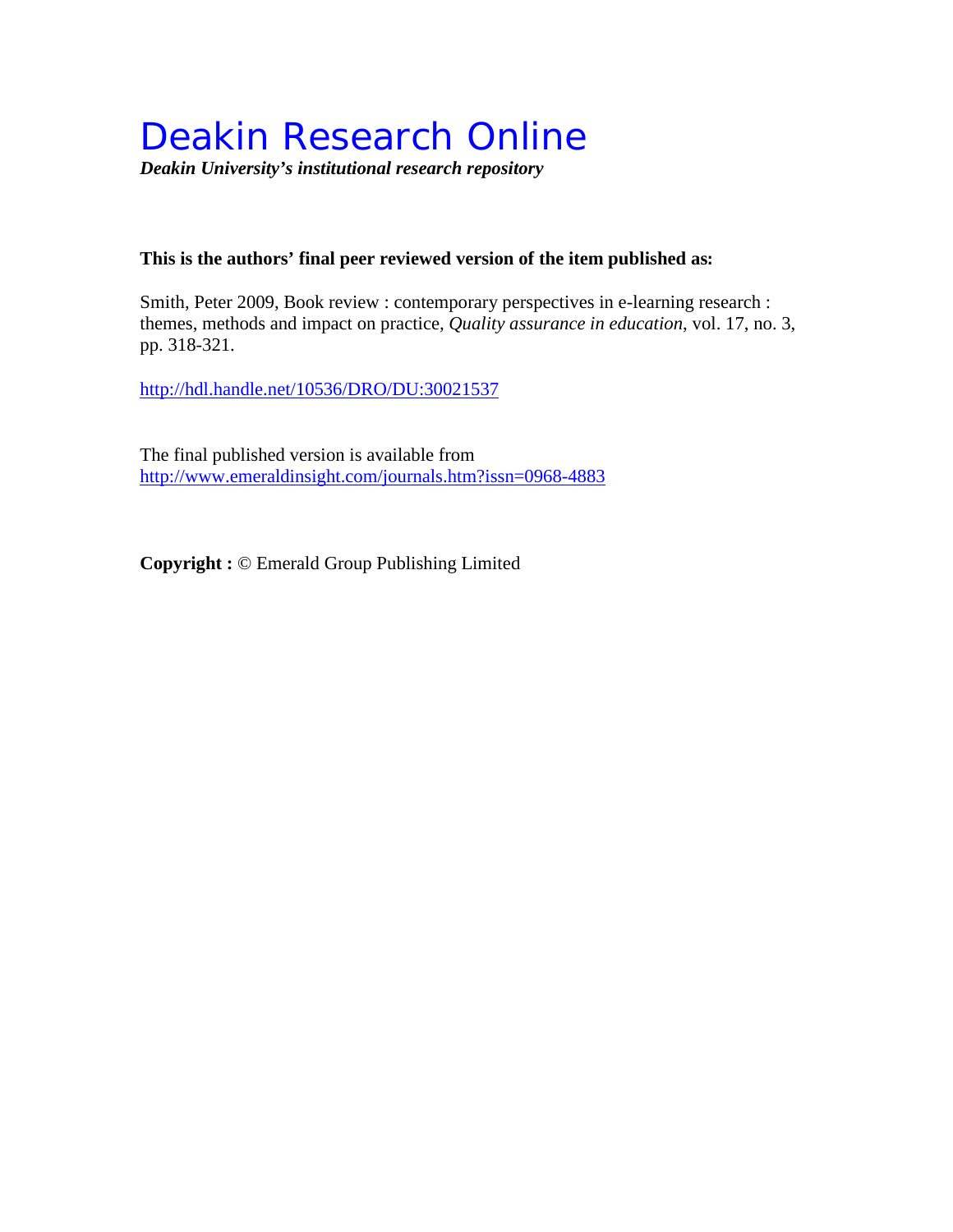## **Book Review : Contemporary Perspectives in Elearning Research: Themes, Methods and Impact on Practice**

### **The Reviewers**

Peter Smith, School of Education, Deakin University, Geelong, Australia

**RR**

2009/2

### **Review Subject:**

Contemporary Perspectives in E-learning Research: Themes, Methods and Impact on Practice

Edited by Gráinne Conole and Martin Oliver

Taking advantage of the possibilities and potential of e-learning has been promoted as the most effective means of enhancing the quality of teaching and learning at the present time. A book providing an overview of contemporary research into e-learning could be expected to attract a substantial readership depending on its coverage. This is a good book, and makes a real contribution to e-learning research. Among a genre of books that seem to be published mainly to give the author or editor something significant for the curriculum vitae this one does explore some different and very useful ground. I did, though, experience some disappointment that I will get out of the way early and then get on with the review. When, I was first offered the volume to review I was rather keen because the title, *Contemporary Perspectives in E-learning Research: Themes, Methods and Impact on Practice*, led me rather naively to think that it would focus on more than just higher education, and perhaps deal with broader education and training e-learning issues. I was mistaken. The book draws largely on higher education thinking, experience, research and applications and it does not range into the issues of other sectors or their applications of e-learning.

A feature of the volume that I found pleasing was the amount of recent and relevant research that each of the chapters draws upon to produce a strongly evidence-based set of readings that form a nicely balanced book. A further feature that I liked was the willingness to draw on the thinking from other sectors of education and their literatures. A really nice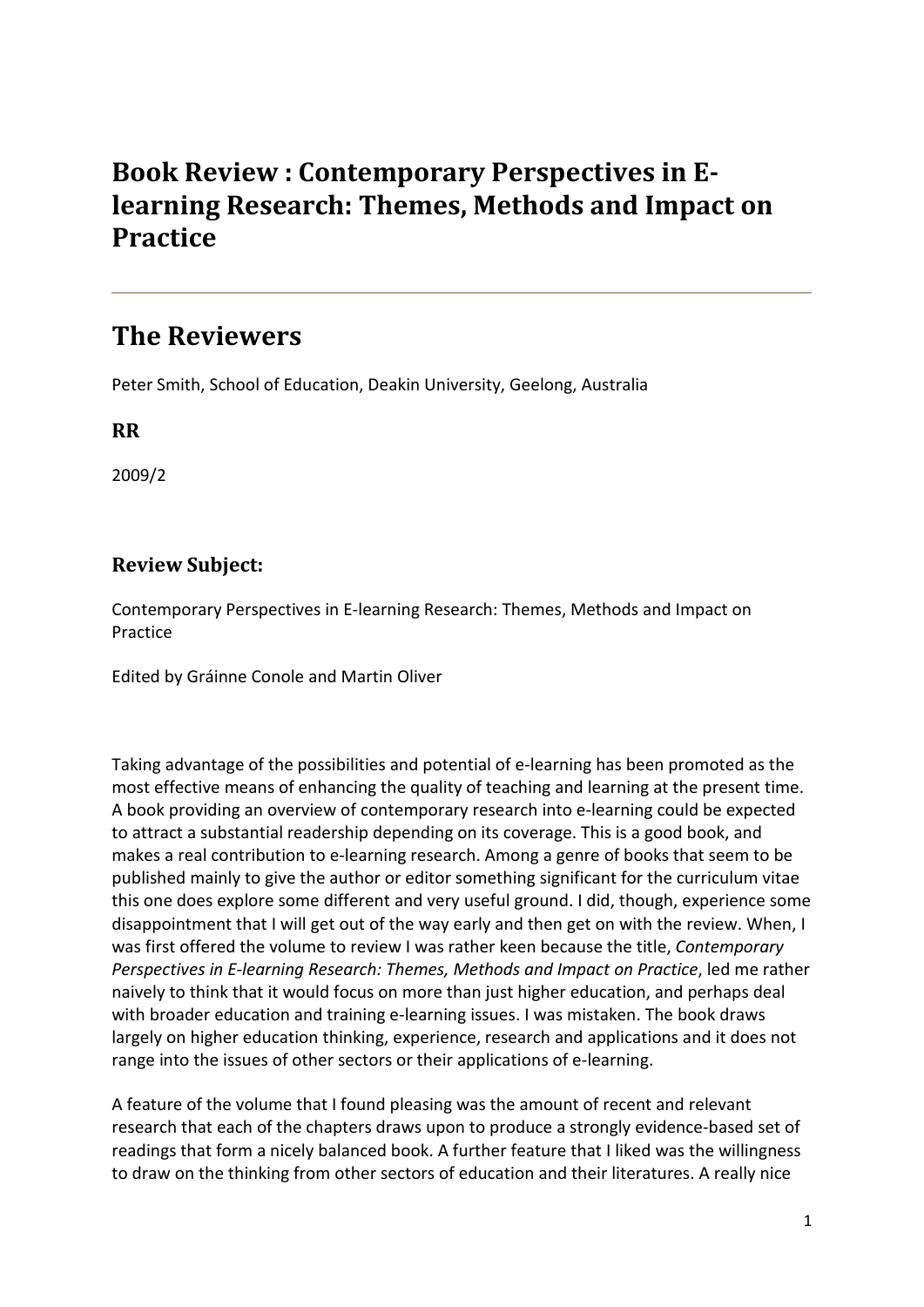example of this is drawing on Lave and Wenger's (1991) work on communities of practice – concepts developed from apprentices' learning and being applied to e-learning.

The book is divided into two major sets of foci – Part 1 deals with the macro dimensions of e-learning, and Part 2 the micro dimensions. There are six chapters in Part 1, including an introductory and orientation chapter by the editors themselves. The other five chapters include explorations of broader issues of learning technologies and their association with knowledge growth and definitions and impacts on society, the impact of e-learning on organizations, and the impact of policy and funding on e-learning development and how it has been acted out. There are useful discussions on the Giddens (1999) conceptualisations of knowledge from an "is it true?" stance to a "what can it do?" stance. There is also a succinct but pithy and useful discussion of positivism and a social perspectives paradigm of scientific inquiry. The succinctness of this section of the book mean that much is left unsaid and unargued but, to my mind, the very inclusion of this sort of exposition in a book of this nature makes useful connections that we do not often see in the e-learning literature. Cutting across the parts and the chapters of the book are the six themes identified by the editors – interdisciplinarity; access and inclusion; change; commodification; interactivity and social interaction; and political aspects. These themes are provided with some range and definition in the book so that we readers can understand them well enough and they are a defensible set of themes to pursue. I would have liked to have seen a further theme on the development of human capital and the book could have included an economic theme such as that without being much different from what it is now. In today's world where the strong interest is in the application of knowledge for economic or social good such a theme would have been useful to explore.

Part 1 of the book also includes a chapter on the impact of policy and funding and practice in e-learning in higher education. I started reading this chapter with some suspicion that it would be very UK-centric but was pleasantly surprised. A really valuable contribution of the chapter was the development of the "e-learning timeline" – which is represented as a nicely comprehensive matrix that considers the technology available at the time, the applications made of that technology, the characteristics of those applications, and the major initiatives that drove the developments at the time. While the treatment of those initiatives is UKcentric, the timeline matrix that results from the analysis is not and includes applications from anywhere. Of course, the actual dates for the timeline will be different in differently developed parts of the world, but the concepts and their sequencing remain relevant. Other chapters in Part 1 focus on the design of learning technologies, the impact of e-learning on organisational roles and structures, and learning theory and its application to e-learning. Even though I am an experienced e-learning user and something of a researcher I found the chapter on the design of learning technologies had much to teach me and the forward thinking that is represented by the chapter was refreshing and gave me much cause to think about how I teach and research in e-learning. The history of technologies and the interrelationships between those technologies I found enabled me to make better sense of what I know already, and provided me with a rather neat form of taxonomy around which to form my own thinking. I have no doubt other readers will form the same view. The lead author of this chapter, John Cook, has the rather delightful title in his institution of Manager of Reusable Learning Objects. I imagine he already has many sceptics wondering at that title and making their own sense (or nonsense) out of it. However, as one reads the chapter the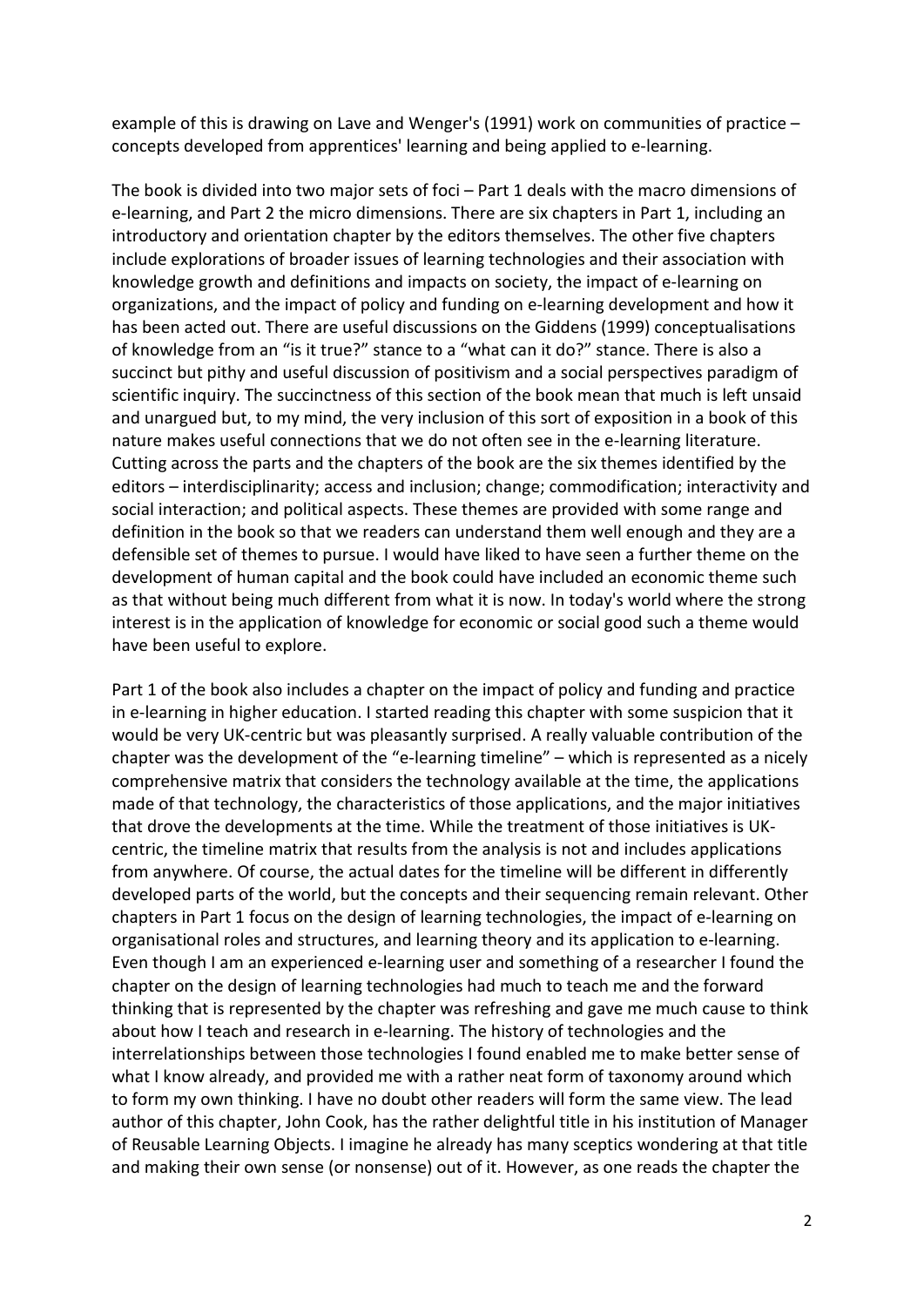aptness of his position title becomes clearer, and leads rather nicely into the next chapter, aimed at organisational roles and structures. It was this chapter of the book that most caught my eye since my own view is that we have paid too little attention to this matter as e-learning has evolved and changed. This chapter again provides a history of organisational response to e-learning developments, along with a valuable theoretical connection to McNay's (1995) two-dimensional concept of educational institution organization. The chapter is a bit short and, therefore, a little limited in what it has to say – but nevertheless plays a very valuable role in a book that devotes so much space to macro issues of elearning.

Part 2 comprises nine chapters, including one of conclusions. These are solidly written chapters that draw well on the available literature and that contribute to the book in an effective way. It was refreshing to see a chapter devoted to e-assessment, something not normally dealt with in any detail in the literature. The chapter acknowledges the movement of assessment from outputs to learning processes, but does not deal with current issues such as negotiated assessment and the contribution that current information and communication technologies and e-learning techniques can make to assessment that provides a learner with opportunity to develop a product for assessment that also serves a purpose within their own employment or other strategic directions.

A real value in this book that is developed in Part 1 and continued effectively in Part 2 is the development of really useful summaries, such as the taxonomy of learning activities shown in designing for learning chapter; and the summary of things we know and things we do not know (but need to) in the chapter on collaboration. Also of value throughout the book are the pithy and insightful comments made by experienced practitioners and researchers and placed in shaded boxes within each chapter.

The Conclusion chapter is cautious and organised around the six themes of the book. Questions are raised by the chapter, rather than answered and, although some readers may be disappointed by that, I thought it was generative and provided some strong bases for further research and reflection on e-learning. The substance and solidity of the chapters of the book are used in the conclusions as a basis for argument and, if there is a criticism to be made of the chapter, it is that its caution can sometimes lead to the banal – such as the insight that different individuals (stakeholders) have different vested interests in higher education (p. 220). A little more writing into the Conclusions chapter would have made it more substantial and made a better use of the solid material provided in the contributing chapters.

In summary, this is a good book that I would recommend be read by people with a serious interest in e-learning and, because of the breadth of issues dealt with and the histories provided, it may be a book worth considering as a text in relevant courses.

#### **References:**